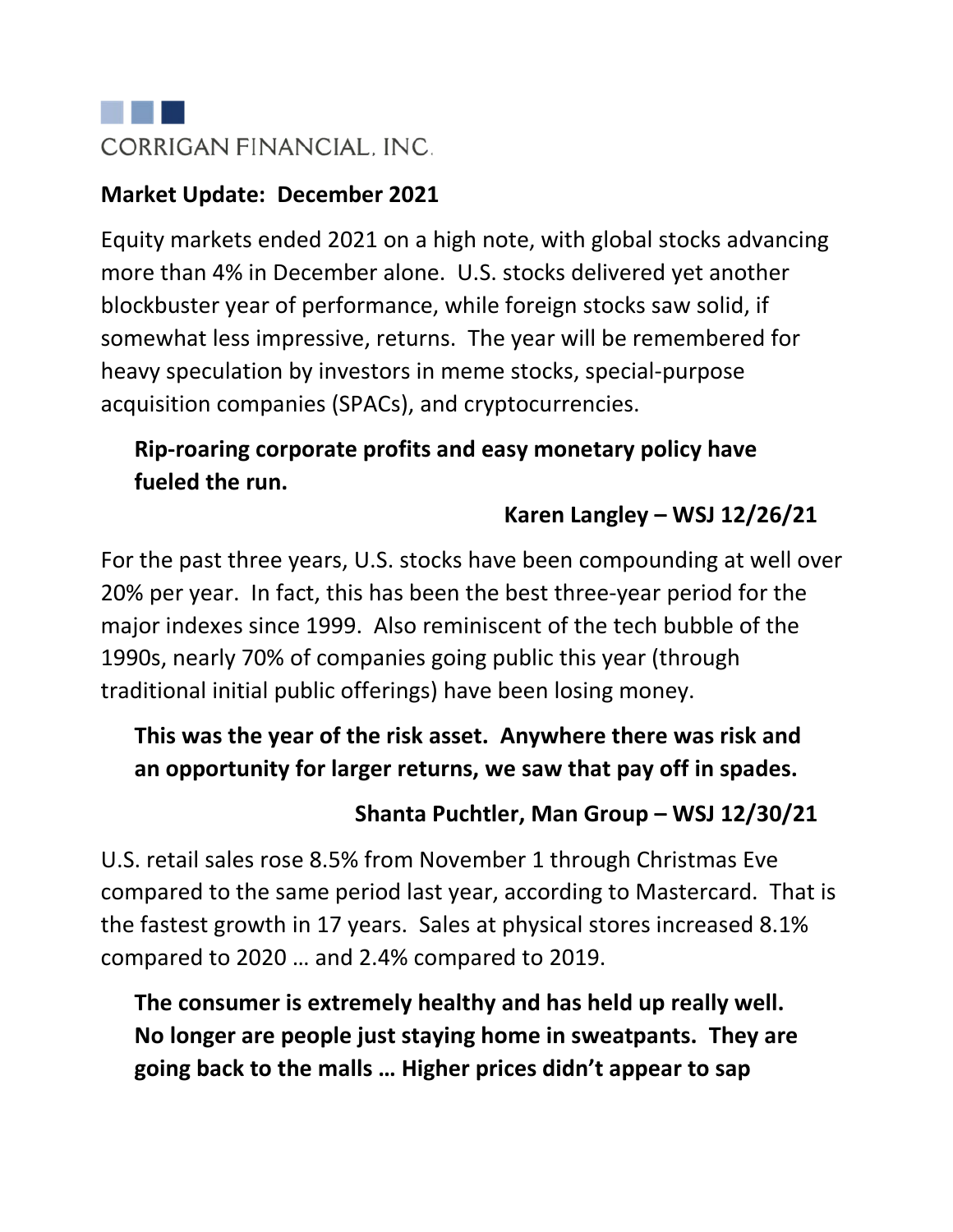**demand, perhaps because many households are sitting on high levels of savings.**

#### **Stephen Sadove, Mastercard – WSJ 12/26/21**

Filings for unemployment benefits in the U.S. remain at the lowest levels in more than half a century. In this tight labor market, employers are competing for workers. People are not being laid off; they are quitting their jobs at relatively high rates.

There are more than 11 million U.S. job openings, but only 6.9 million unemployed people looking for work. Overall, there are still 3.9 million fewer people working now than in February 2020. Labor costs are the primary input to the goods and services we consume … and they are on the rise.

# **That's the lowest ratio of unemployed people to job openings we've ever seen, and that is contributing to unprecedented tightness in the labor market.**

# **Julia Pollak, ZipRecruiter – WSJ 12/8/21**

The Federal Reserve plans to wind down (taper) their bond-buying program, which paves the way for interest rate hikes sometime next spring. Factoring in inflation … which is currently at a nearly four-decade high … that means "real" interest rates will effectively remain in negative territory for most, if not all, of 2022.

**The Federal Reserve has retired the word "transitory" and now admits that inflation is high, but it isn't in any rush to do much about it.**

# **The Editorial Board – WSJ 12/15/21**

To put it another way, the Fed is starting to ease up on the accelerator and intends to apply the brakes in the near future. The current consensus is for three quarter-point rate hikes in 2022 and three more in 2023.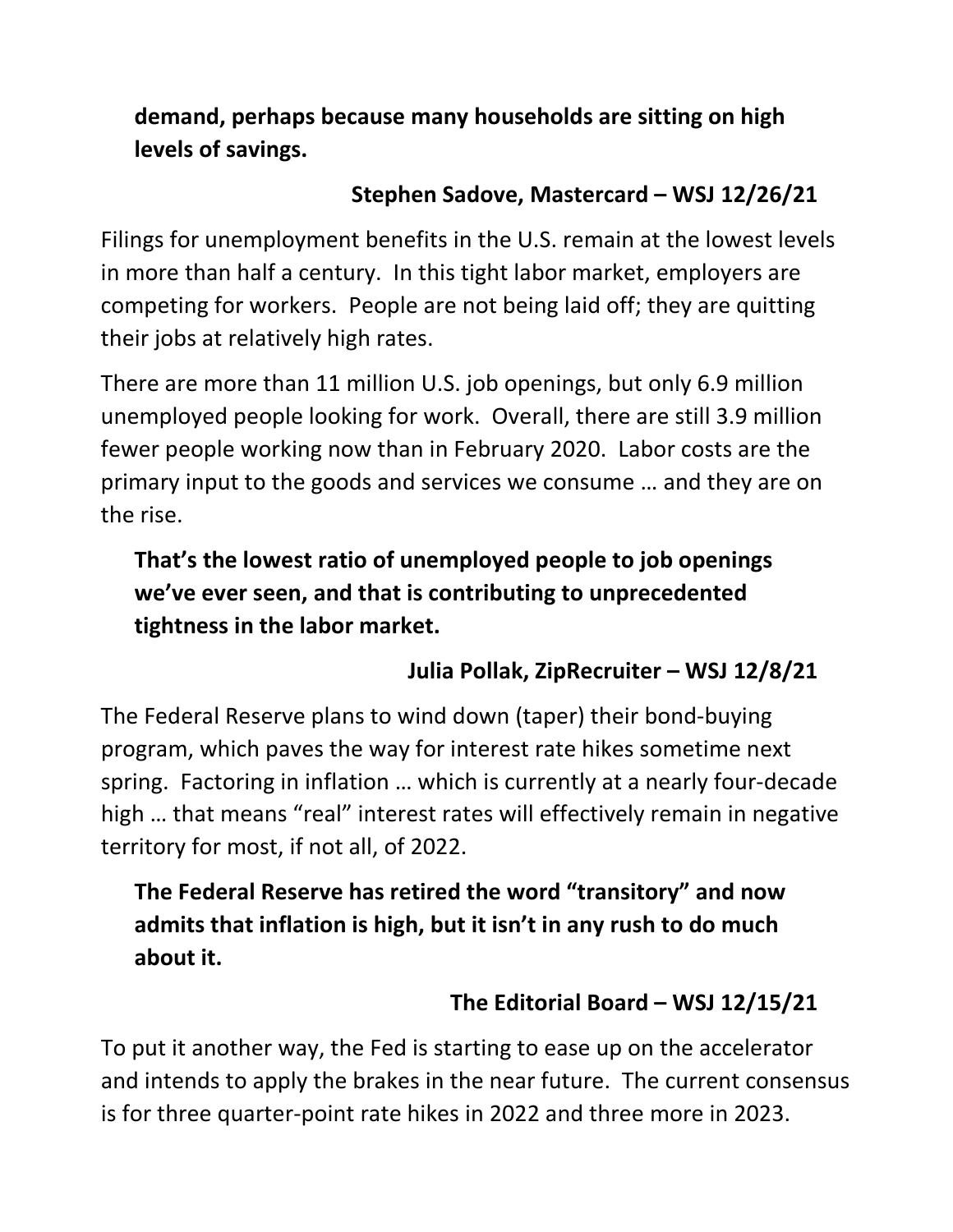**Last April, economists thought inflation would be around 2.5% right now. Instead, it's over 6%. Even by the forgiving standards of economic forecasting, that's a miss of epic proportions.**

### **Greg Ip – WSJ 12/8/21**

U.S. economic output is expected to expand at an annualized rate of 7% in the fourth quarter, according to the Federal Reserve Bank of Atlanta. In comparison, growth in the eurozone and China is expected to measure around 2% and 4%, respectively.

# **U.S. consumers, flush with trillions of dollars of fiscal stimulus, are snapping up manufactured goods and scarce materials … A booming U.S. economy is rippling around the world, leaving global supply chains struggling to keep up and pushing up prices.**

### **Tom Fairless – WSJ 12/21/21**

Major U.S. ports are now processing about 20% more containers than in 2019, while major European ports are roughly flat. Also, according to JPMorgan Chase, U.S. economic output is likely to exceed its prepandemic path early next year, while China and emerging markets are expected to remain approximately 2% below that path through 2023.

**We threw a lot of support at [the economy] and what's coming out now is really strong growth, really strong demand, high incomes and all that kind of thing. People will judge in 25 years whether we overdid it or not.**

# **Jerome Powell, Federal Reserve Chairman – WSJ 12/21/21**

As we enter the new year, the U.S. economy is starting to downshift due to rising Covid-19 case numbers fueled by the highly contagious Omicron variant. Oxford Economics now anticipates U.S. gross domestic product to grow at an annual rate of 2.5% in the first quarter of 2022 … down from their 3.4% previous estimate.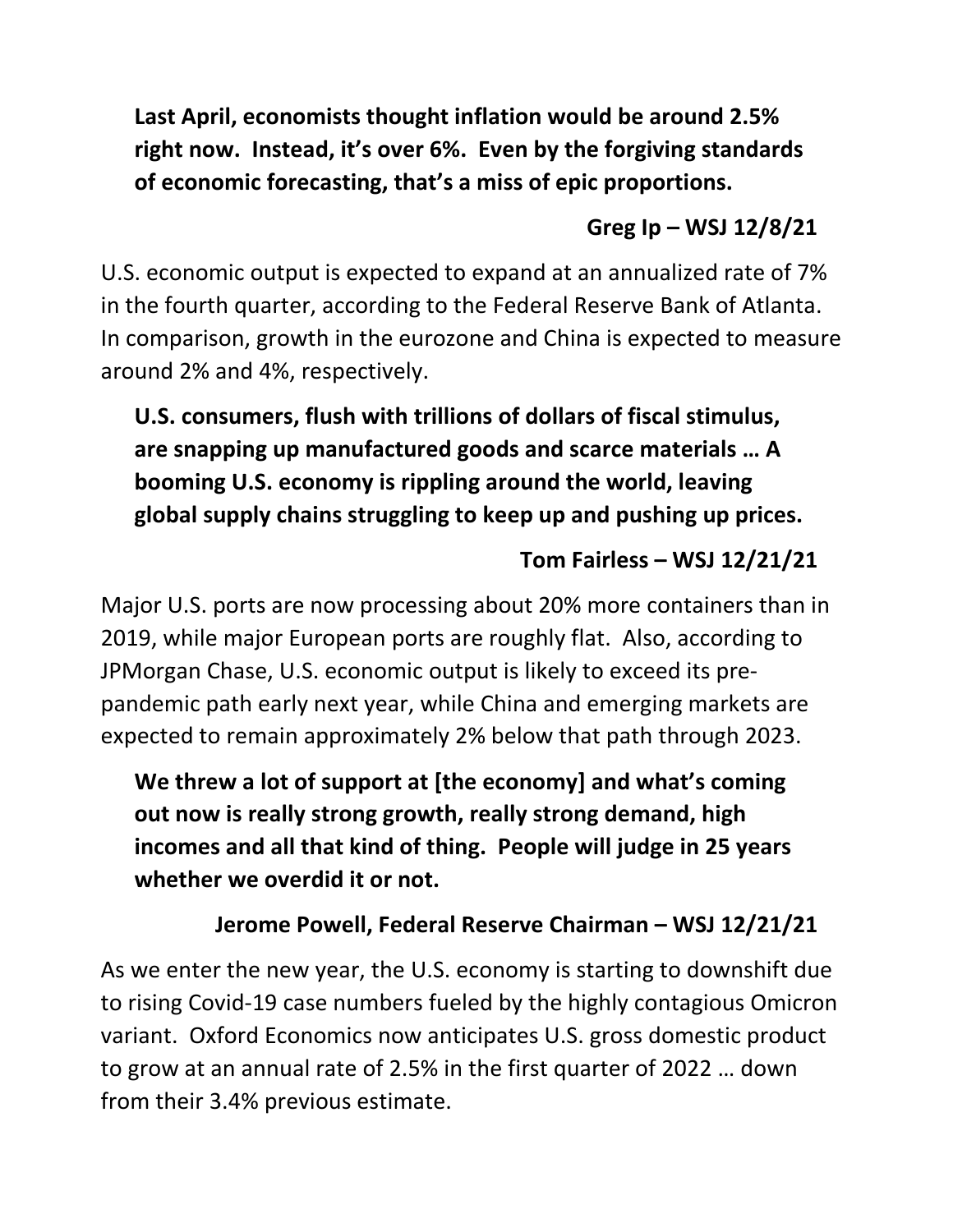**I can see the economic damage mounting going into the first quarter (2022). It feels like a very similar dynamic as when** *Delta* **hit. Broadly speaking, each new wave is going to do a little less damage than the previous waves, as health care providers have gotten better at treating the virus and businesses are getting better at adjusting.**

# **Ed Yardeni, Yardeni Associates – WSJ 12/27/21**

Economists generally believe much of the recent decline in output may only be delayed … not lost. Therefore, the consensus forecast is for growth to pick up later in the year.

**So long as the new wave of Covid-19 cases persists, spending spirits will be dampened. But the Omicron surge won't last forever – indeed, given its very speed, and the recent experience of other countries, it might not last very long. In its aftermath, the spending dynamics that were in place last month might well reassert themselves.**

# **Justin Lahart – WSJ 12/23/21**

Zero-based interest rates have enabled governments around the world to borrow enormous sums of money. All this stimulus, along with supply chain disruptions, has brought us rising asset values and escalating inflation.

Energy, lumber, and coffee are just some of the commodities that rose dramatically in price. Gold, the quintessential inflation hedge, actually declined in price … starting the year at \$1,944 a troy ounce, and falling to just over \$1,800 by year end.

**It's an axiom of finance that a low cost of money pumps up the value of assets. Cheap, abundant capital can justify all manner of wild and wonderful investments, from electric vehicles to**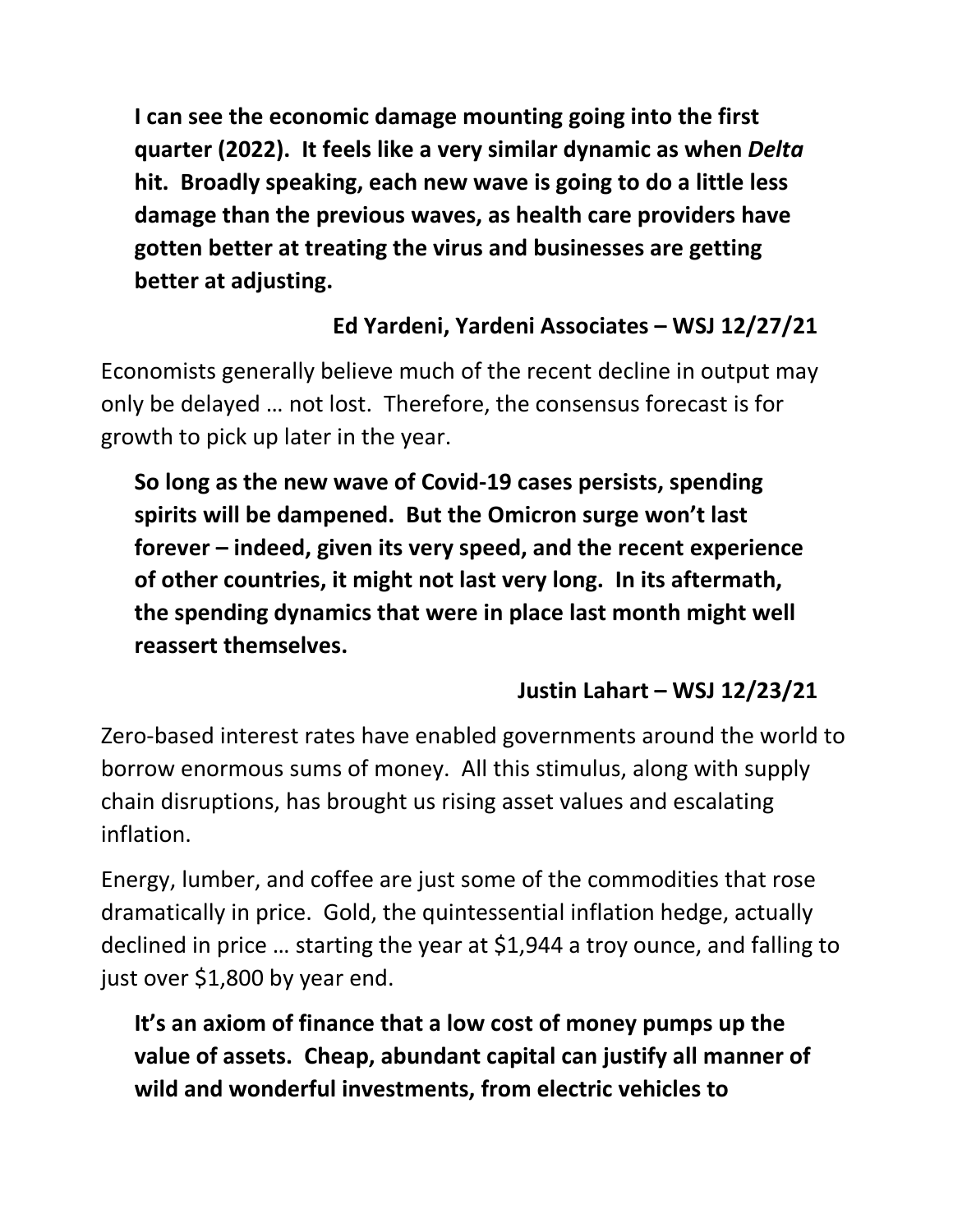**stationary bicycles (with tablet computers attached) to cryptocurrencies of no intrinsic value that can fluctuate 20% over a weekend.**

**Randall W. Forsyth – Barron's 12/23/21**

#### . . . . . . . . . . . . . . . . . . . .

We talk a lot about the world being awash in debt. But at this moment, we are also a world awash in cash … the result of government stimulus being pumped into peoples' bank accounts.

# **Americans are now running through large piles of extra cash they accumulated as a result of government stimulus.**

# **Cambon/Torry – WSJ 12/23/21**

You can almost hear the cash sloshing around, as it streams into housing prices, meme stocks, and cryptocurrencies. But as cash levels drop and day-traders go back to work, speculation is on the decline.

# **You've given people gambling money, and they've got nothing else to do so they're YOLOing (an acronym for "you only live once") into individual stocks. But that is gone away.**

# **Andrew Lapthorne, Societe Generale – WSJ 12/20/21**

Many investors were traumatized by The Great Recession of 2008/2009. As a result, the long bull market that followed … and still seems to have some legs … is considered by some to be *one of the most hated and feared* bull markets on record.

**I've counted 71 panic attacks since the beginning of the bull market in 2009 – and they all turned out to be buying opportunities. You just kind of close your eyes and maybe lie down for a while, and then get up and see the market has recovered.**

**Ed Yardeni, Yardeni Research – ThinkAdvisor 12/14/2021**